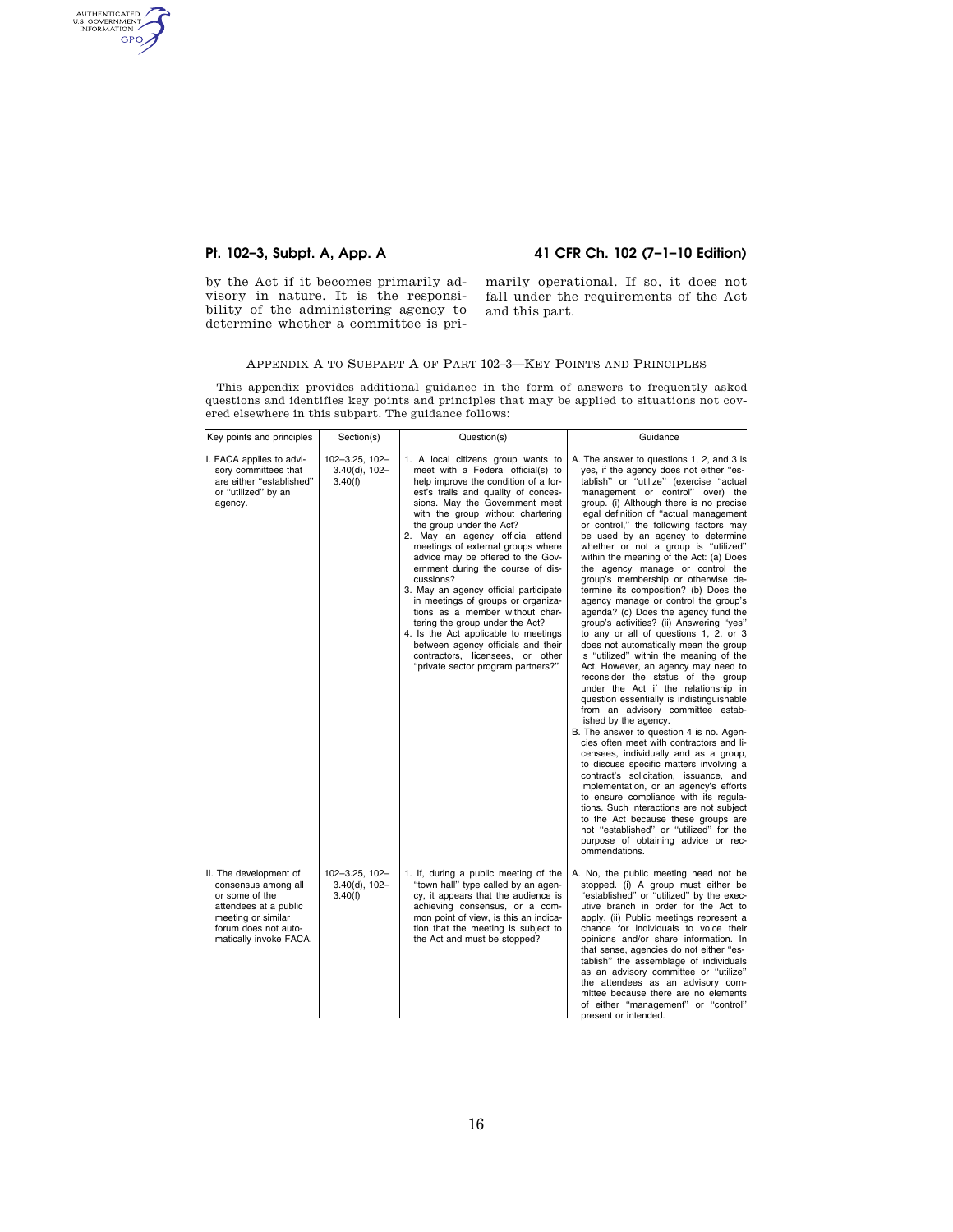# Federal Management Regulation Pt. 102-3, Subpt. A, App. A

| Key points and principles                                                                                                                                                                                               | Section(s)                           | Question(s)                                                                                                                                                                                                                    | Guidance                                                                                                                                                                                                                                                                                                                                                                                                                                                                                                                                                                                                                                                                                                                                                                                                                |
|-------------------------------------------------------------------------------------------------------------------------------------------------------------------------------------------------------------------------|--------------------------------------|--------------------------------------------------------------------------------------------------------------------------------------------------------------------------------------------------------------------------------|-------------------------------------------------------------------------------------------------------------------------------------------------------------------------------------------------------------------------------------------------------------------------------------------------------------------------------------------------------------------------------------------------------------------------------------------------------------------------------------------------------------------------------------------------------------------------------------------------------------------------------------------------------------------------------------------------------------------------------------------------------------------------------------------------------------------------|
| III. Meetings between a<br>Federal official(s) and a<br>collection of individuals<br>where advice is sought<br>from the attendees on<br>an individual basis are<br>not subject to the Act.                              | $102 - 3.40(e)$                      | 1. May an agency official meet with a<br>number of persons collectively to<br>obtain their individual views without<br>violating the Act?<br>2. Does the concept of an "indi-<br>vidual" apply only to "natural per-<br>sons?" | A. The answer to questions 1 and 2 is<br>yes. The Act applies only where a<br>group is established or utilized to pro-<br>vide advice or recommendations "as a<br>group." (i) A mere assemblage or col-<br>lection of individuals where<br>the<br>attendees are providing individual ad-<br>vice is not acting "as a group" under<br>the Act. (ii) In this respect, "individual"<br>is not limited to "natural persons."<br>Where the group consists of represent-<br>atives of various existing organizations,<br>each representative individually may<br>provide advice on behalf of that per-<br>son's organization without violating the<br>Act, if those organizations themselves<br>are not "managed or controlled" by the<br>agency.                                                                             |
| IV. Meetings between<br>Federal, State, local,<br>and tribal elected offi-<br>cials are not subject to<br>the Act.                                                                                                      | $102 - 3.40(g)$                      | 1. Is the exclusion from the Act cov-<br>ering elected officials of State,<br>local, and tribal governments act-<br>ing in their official capacities also<br>applicable to associations of State<br>officials?                 | A. Yes. The scope of activities covered<br>by the exclusion from the Act for inter-<br>governmental activities should be con-<br>strued broadly to facilitate Federal/<br>State/local/tribal discussions on shared<br>intergovernmental program responsibil-<br>ities or administration. Pursuant to a<br>Presidential delegation, the Office of<br>Management and Budget (OMB)<br>issued quidelines for this exemption,<br>authorized by section 204(b) of the Un-<br>funded Mandates Reform Act of 1995,<br>2 U.S.C. 1534(b). (See OMB Memo-<br>randum M-95-20, dated September<br>21, 1995, published at 60 FR 50651<br>(September 29, 1995), and which is<br>available from the Committee Manage-<br>ment Secretariat (MC), General Serv-<br>ices Administration, 1800 F Street,<br>NW, Washington, DC 20405-0002). |
| V. Advisory committees<br>established under the<br>Act may perform advi-<br>sory functions only, un-<br>less authorized to per-<br>form "operational" du-<br>ties by the Congress or<br>by Presidential direc-<br>tive. | $102 - 3.30(e)$ ,<br>$102 - 3.40(k)$ | 1. Are "operational committees" sub-<br>ject to the Act, even if they may<br>engage in some advisory activi-<br>ties?                                                                                                          | A. No, so long as the operational func-<br>tions performed by the committee con-<br>stitute the "primary" mission of the<br>committee. Only committees estab-<br>lished or utilized by the executive<br>branch in the interest of obtaining ad-<br>vice or recommendations are subject to<br>the Act. However, without specific au-<br>thorization by the Congress or direction<br>by the President, Federal functions<br>(decisionmaking or operations) cannot<br>be delegated to, or assumed by, non-<br>Federal individuals or entities.                                                                                                                                                                                                                                                                             |